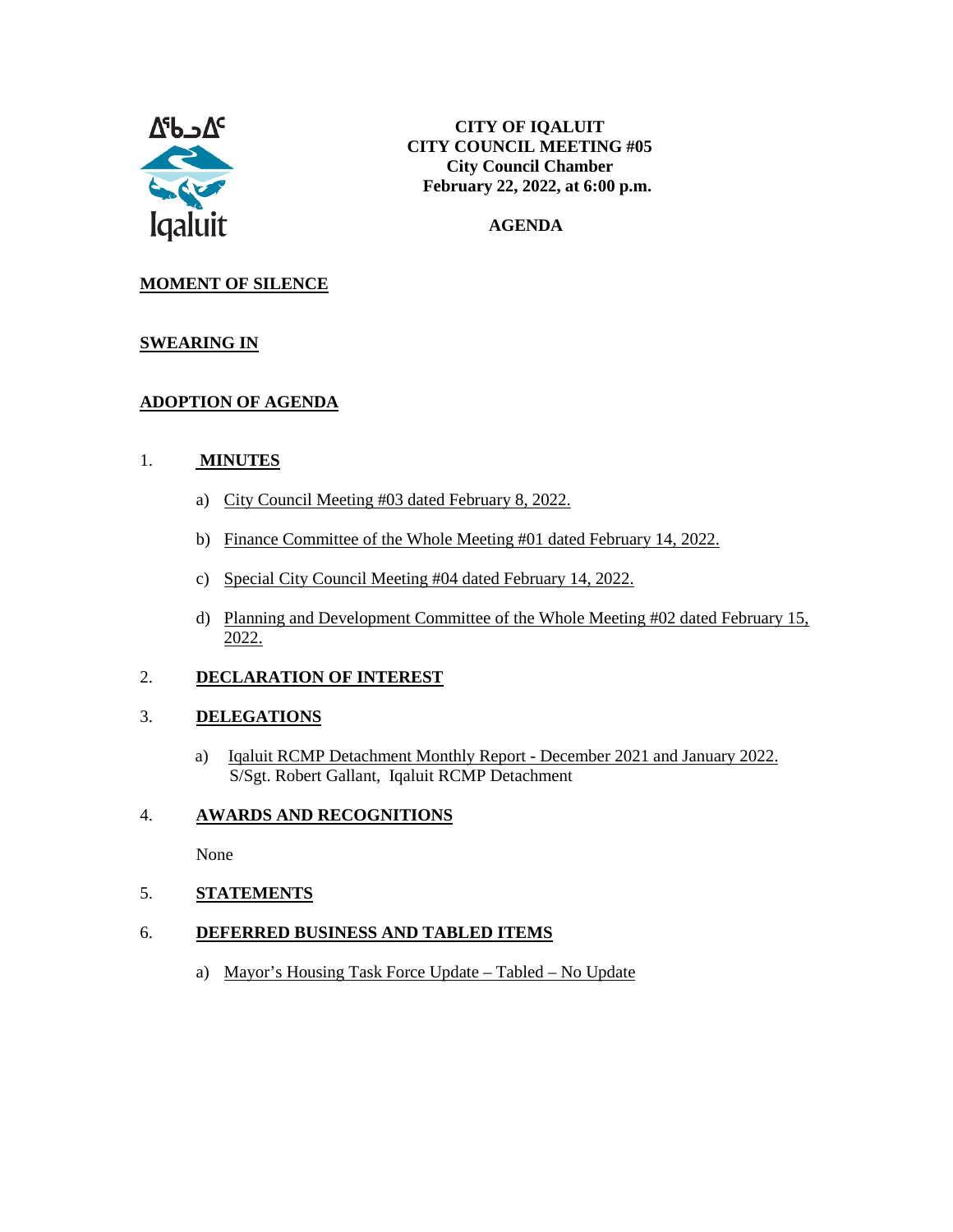### 7. **COMMITTEE REPORTS**

- a) Public Safety Committee Report February 1, 2022 Meeting #01 Mayor Bell, Chair
- b) Planning and Development Committee of the Whole Report February 15, 2022 Meeting #01 Councillor Akumalik, Chair

#### 8. **BY-LAWS**

#### a) **First Reading of By-law(s)**.

- i) By-law 931, Access to Council Chambers, Council Committee Meeting and Municipal Buildings during Covid-19 Pandemic.
- ii) By-law No. 930, Municipal Enforcement Officer Peace Officer Bylaw.
- iii) By-law No. 934, Amendment to Zoning By-law No. 899.

#### b) **Second Reading of By-law(s)**

- i) By-law 931, Access to Council Chambers, Council Committee Meeting and Municipal Buildings during Covid-19 Pandemic.
- ii) By-law 930, Municipal Enforcement Officer Peace Officer By-law.

#### c) **Third Reading of By-law(s)**

- i) By-law 931, Access to Council Chambers, Council Committee Meeting and Municipal Buildings during Covid-19 Pandemic.
- ii) By-law 930, Municipal Enforcement Officer Peace Officer By-law.

#### 9. **OLD BUSINESS**

None

#### 10. **NEW BUSINESS**

- a) Appointment of Board of Revision for 2022. Romeyn Stevenson, Chair, Board of Revision
- b) Request for Decision Sport Nunavut Applicaiton for Funds 2022 2023 Stephanie Clark, Director of Recreation

#### 11. **CORRESPONDENCE**

(1) NTI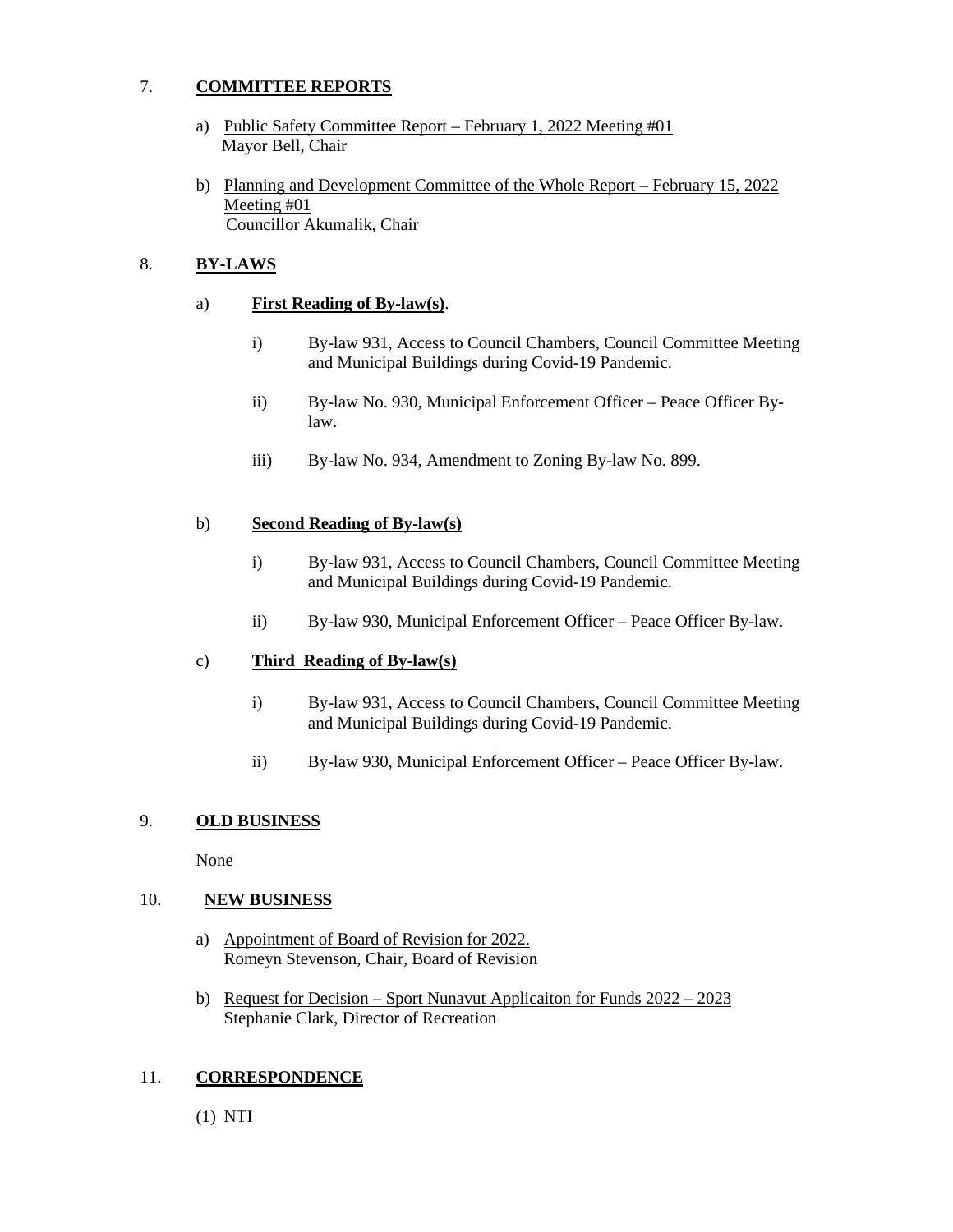## 12. **IN-CAMERA SESSION**

( ) as per Section 22 (2) (a) CTV Act and By-law 526 Section 67) - None

# 13. **ADJOURNMENT**

**Next City Council Meeting March 8, 2022**